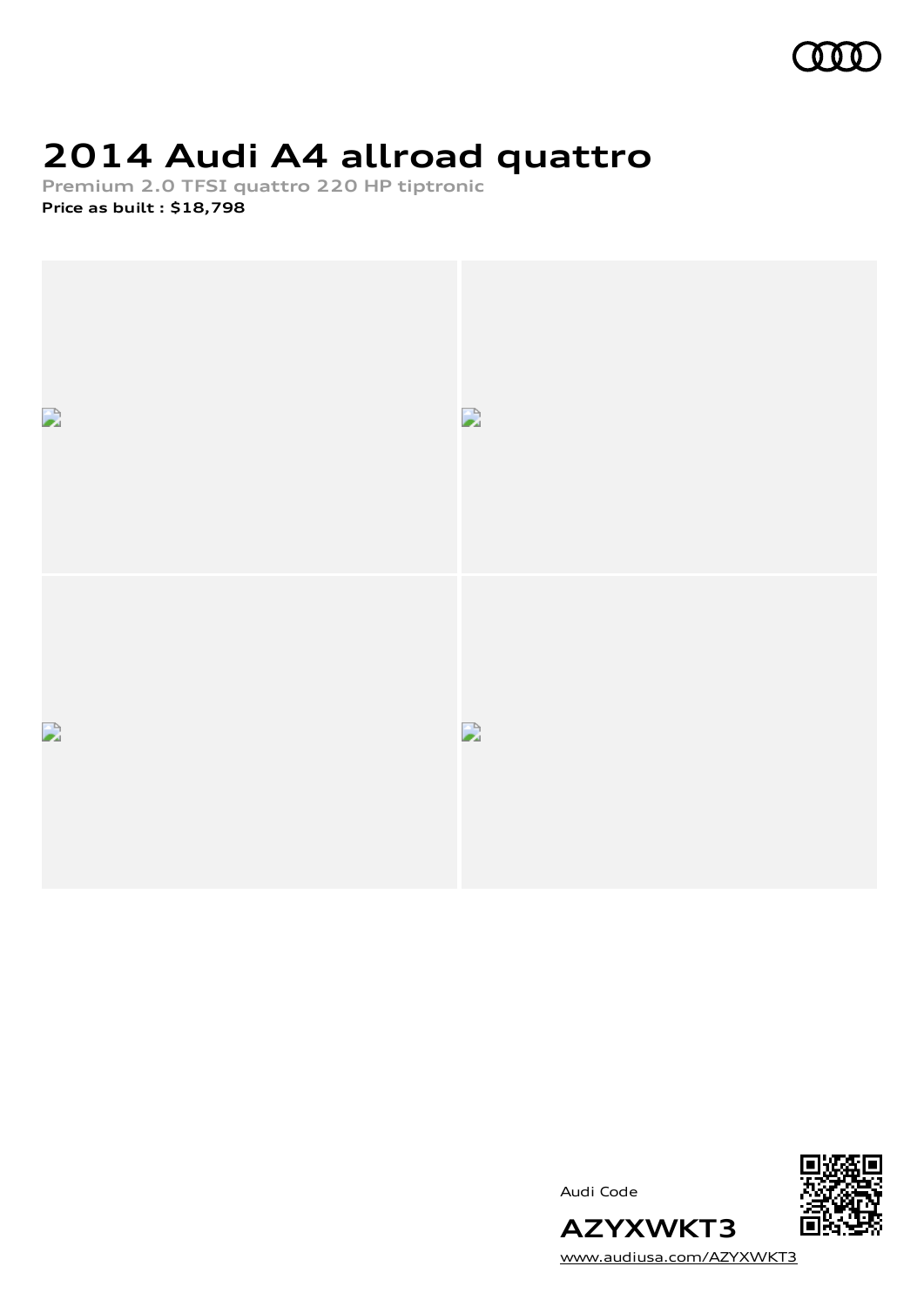## **Summary**

### **Audi 2014 Audi A4 allroad quattro**

Premium 2.0 TFSI quattro 220 HP tiptronic

**Price as buil[t](#page-9-0)** \$18,798

#### **Exterior colour**

Scuba Blue metallic

## D

#### **Further Information**

Type of vehicle Used car Mileage 88,848 miles No

**Warranty**

**Interior colour**

#### **Technical Specifications**

Engine type Four-cylinder Displacement/Bore and 1,984/82.5 x 92.8 cc/mm stroke Max. output  $({1})/{2}$  HP Torque /{1} lb-ft@rpm Top track speed 130 mph mph Acceleration (0 - 60 mph) 6.4 sec. seconds

**Audi Code** AZYXWKT3

**Your configuration on www.audiusa.com** [www.audiusa.com/AZYXWKT3](https://www.audiusa.com/AZYXWKT3)

**Commission number** 8b9b0fd80a0e09b12794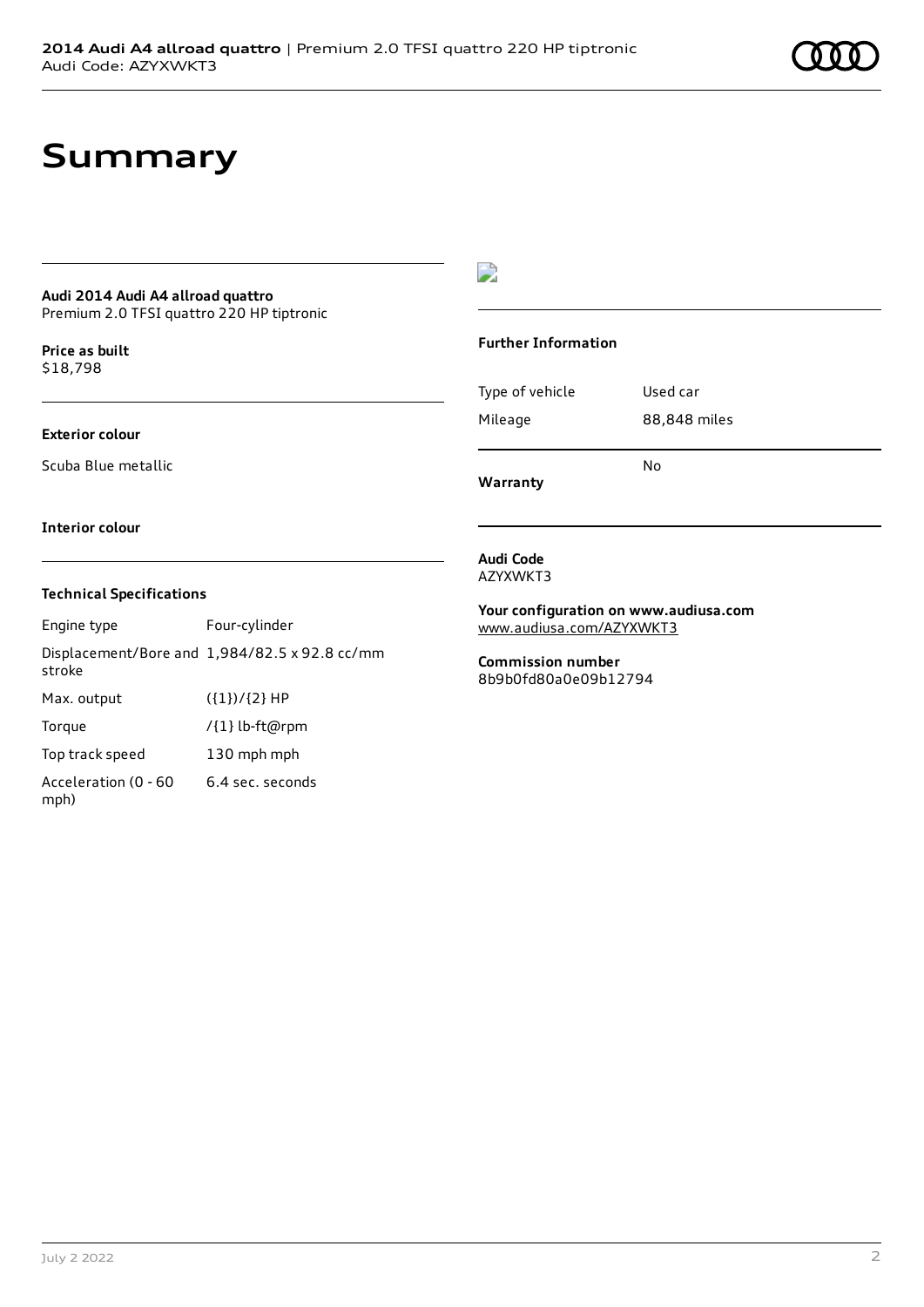# **Equipment**

Scuba Blue metallic

Xenon plus headlights with LED daytime running lights

Audi automatic headlamp leveling

LED taillights

Power trunk open/close and hands-free release

Heated front seats

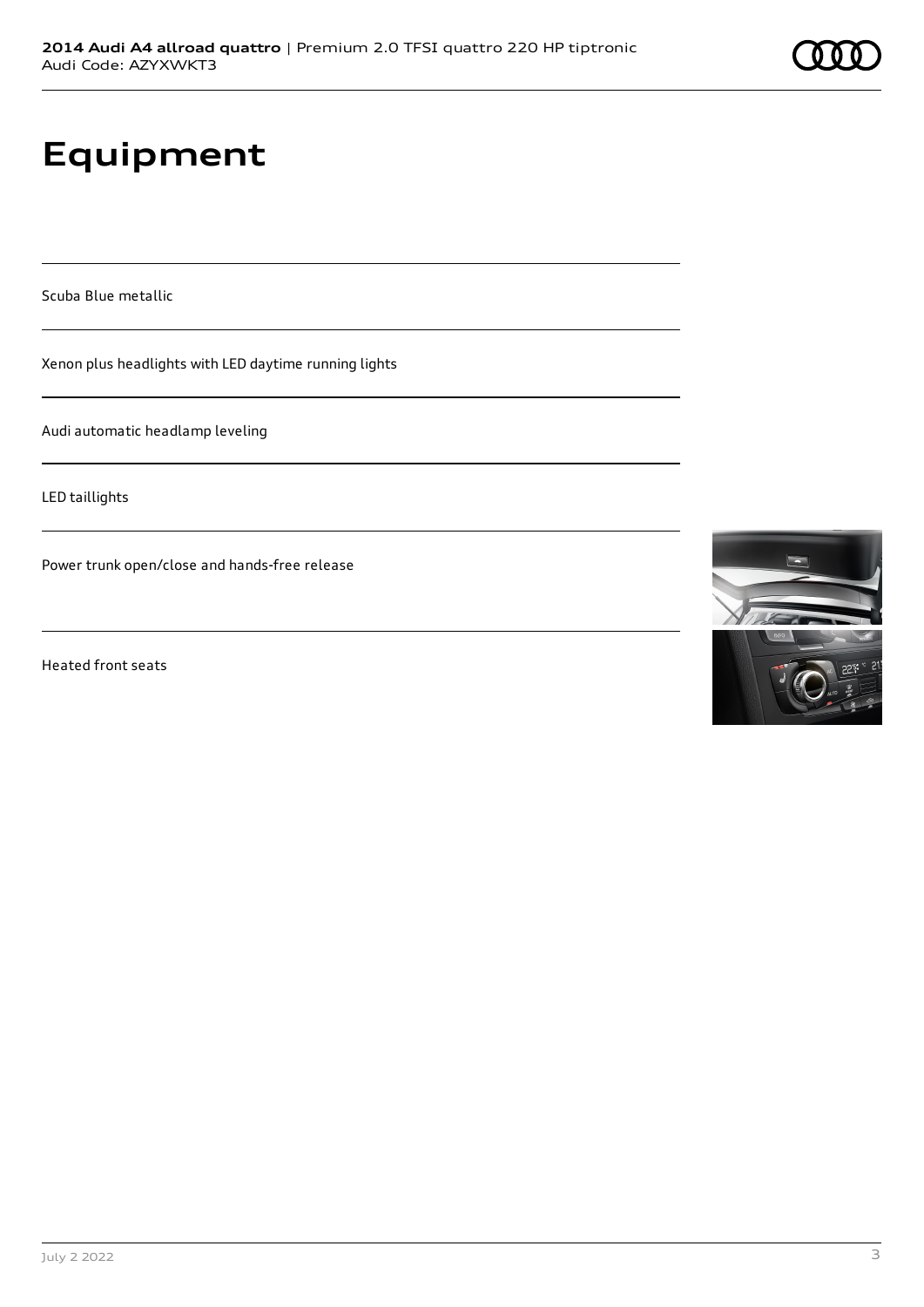# **Standard features**

### **Safety and Security**

| 1AT             | Anti-lock Brake System (ABS) with Electronic<br>Brake-pressure Distribution (EBD) and brake<br>assist |
|-----------------|-------------------------------------------------------------------------------------------------------|
| UH1             | Electromechanical parking brake                                                                       |
| 8T1             | Cruise control with coast, resume and<br>accelerate features                                          |
| VC <sub>2</sub> | Garage door opener (HomeLink®)                                                                        |
| QZ7             | Tilt and telescopic manually adjustable<br>steering column                                            |
| 7K6             | Tire-pressure monitoring system                                                                       |
| 4X3             | Front side airbags, with head airbag                                                                  |
| 8N6             | Automatic headlights                                                                                  |
| 412             | Power central locking system with safety<br>unlock feature if airbags deploy                          |
| 3B7             | Lower Anchorage and Tethers for Children<br>(LATCH) in rear seats                                     |
|                 |                                                                                                       |

#### **Exterior**

| <b>1S1</b>       | Tool kit in storage compartment in trunk         |
|------------------|--------------------------------------------------|
| 1 <sub>BP</sub>  | Class 1 trailer hitch preparation (wiring)       |
| H <sub>2</sub> D | 245/45 all-season tires, allroad exclusive       |
| 4KC              | Side and rear windows in heat-insulatingglass    |
| 47 <sub>B</sub>  | Aluminum trim around exterior windows            |
| CS <sub>1</sub>  | 18" 5-arm-rotor design wheels                    |
| 0P <sub>0</sub>  | Dual exhaust outlets                             |
| 1 D.B            | Class 1 trailer hitch preparation (wiring)       |
| 6XD              | Power-adjustable heated exterior side<br>mirrors |

### **Interior**

| QE1             | Storage nets in backs of front seats                         |
|-----------------|--------------------------------------------------------------|
| 3FU             | Panoramic sunroof                                            |
| 7M9             | Scuff plates in door apertures                               |
| 6N)             | Standard molded headlining                                   |
| 9AK             | Automatic climate control                                    |
| 4L2             | Without auto-dimming interior mirror with<br>compass         |
| 001             | Interior lights in overhead console with front<br>map lights |
| 2Z <sub>0</sub> | Four-spoke multifunction steering wheel                      |
| 6E3             | Folding front center armrest with adjustable<br>height       |
| 7F <sub>9</sub> | Plastic/leather gearshift knob/handle                        |
| 5XF             | Dual front sun visors with lighted vanity<br>mirrors         |
| 3NZ             | Split folding 60/40 rear seatbacks                           |
| 7HA             | Without leather                                              |
| N1F             | leather seating surfaces                                     |
| 5MU             | Aluminum Trigon inlay                                        |

## **Infotainment and Driver Assistance**

| UF7 | Audi music interface with iPod® integration                                               |
|-----|-------------------------------------------------------------------------------------------|
| 9VD | Audi concert radio with ten speakers and<br>single CD player with MP3 playback capability |
| 907 | Driver information system                                                                 |
| 8UQ | Radio "concert" for USA                                                                   |
| 97X | Bluetooth <sup>®</sup> wireless technology preparation<br>for mobile phone                |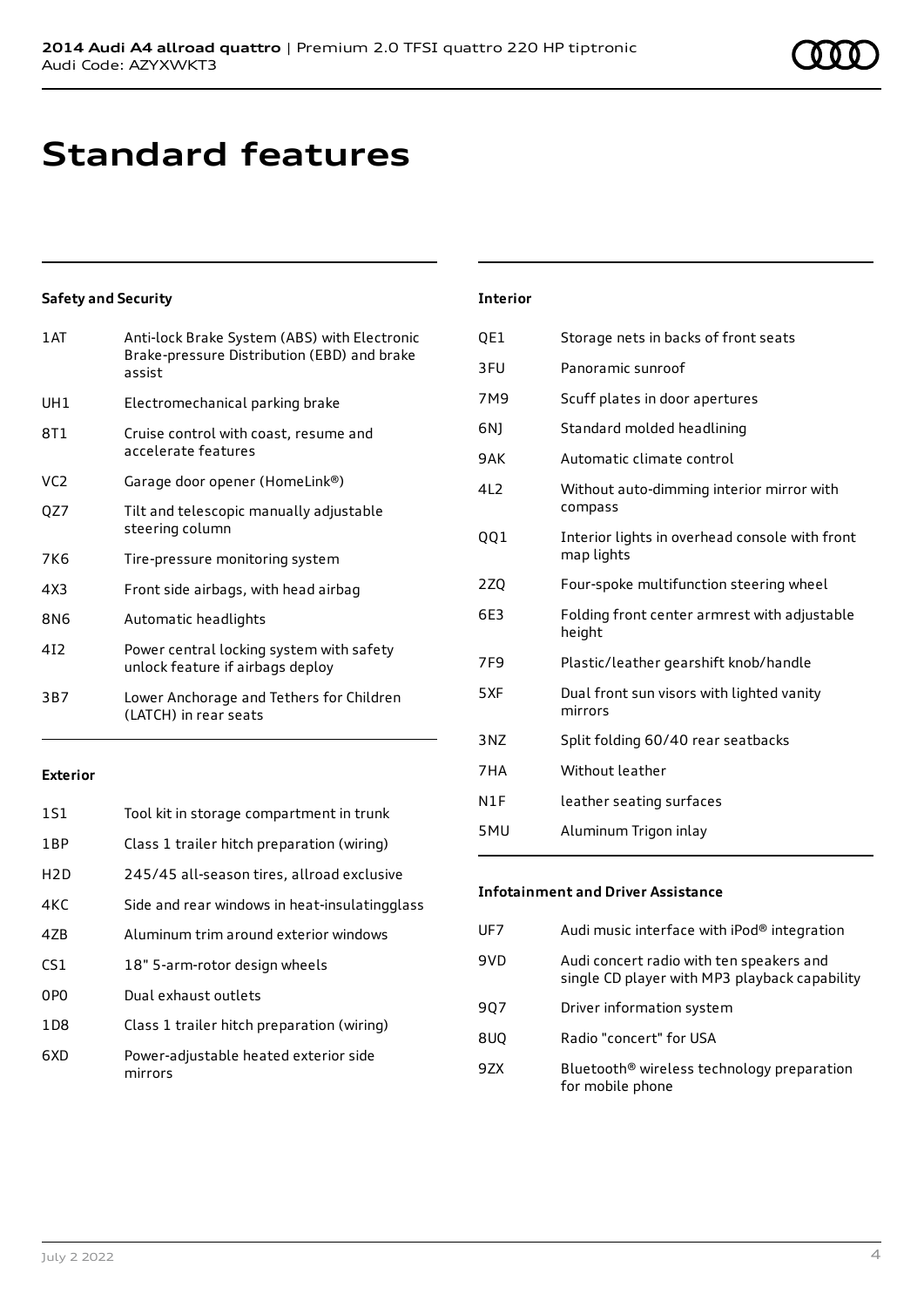# **Dealer remarks**

Shop the Largest selection of Audi Vehicles in Utah at Audi Salt Lake City. Audi Salt Lake City has been providing the great state of Utah with esteemed care and service since 1969! Visit us online today at www.audisaltlakecity.com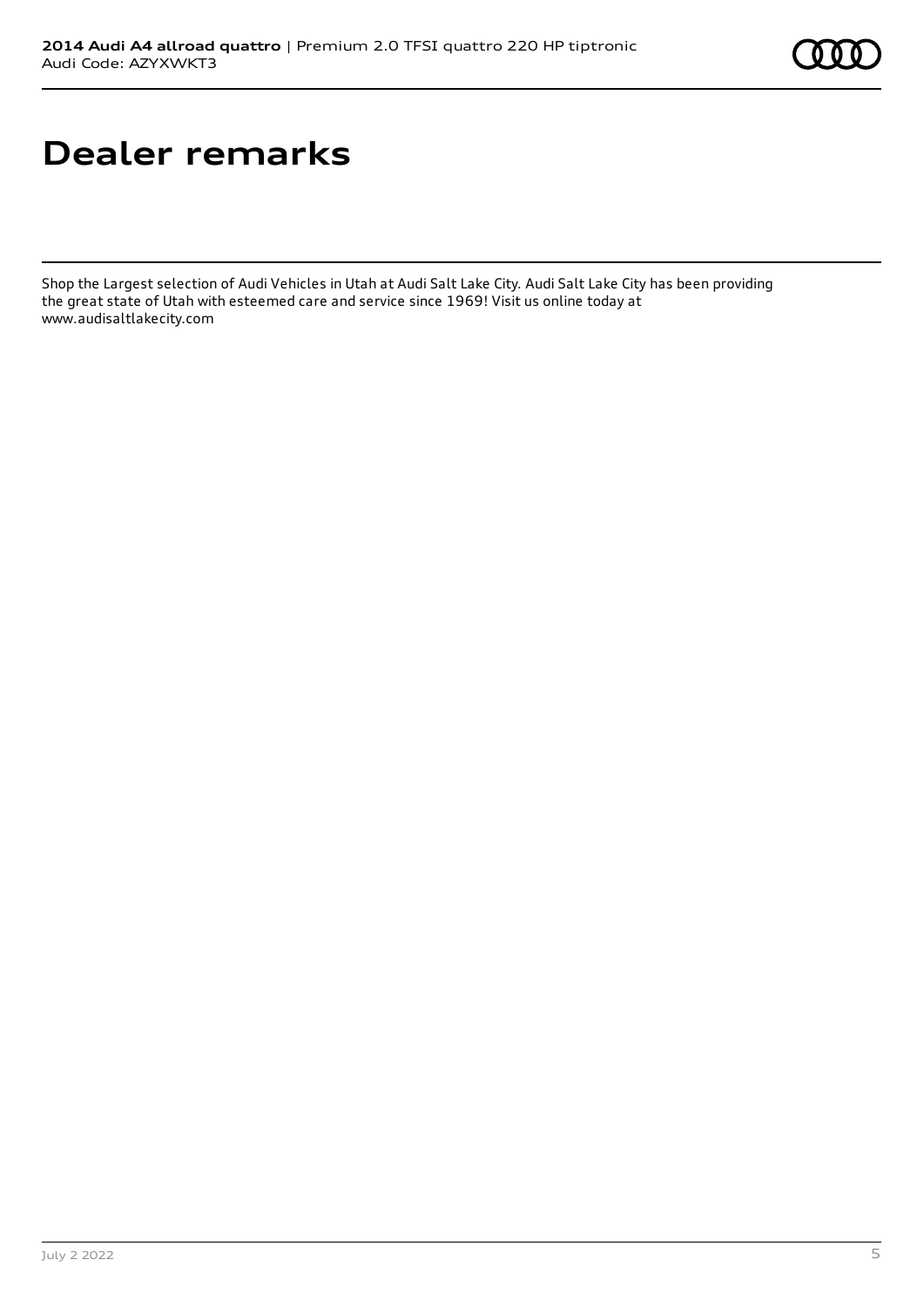## **Technical Specifications**

## **Engineering | Performance**

| Engine type                                 | Four-cylinder                                 |
|---------------------------------------------|-----------------------------------------------|
| Acceleration (0 - 60<br>mph)                | 6.4 sec. seconds                              |
| Max. output                                 | $({1})/{2}$ HP                                |
| Engine block                                | Cast iron                                     |
| Induction/fuel injection Turbocharged/TFSI® |                                               |
| Cylinder head                               | Aluminum alloy                                |
| Horsepower                                  | 220 @ 4,450-6,000 @ rpm                       |
| stroke                                      | Displacement/Bore and 1,984/82.5 x 92.8 cc/mm |
| Top track speed                             | 130 mph mph                                   |
| Torque                                      | /{1} lb-ft@rpm                                |
| Valvetrain                                  | 16-valve DOHC with valvelift<br>system        |

#### **Electrical system**

| Alternator | 14 Volts - 150 amp |
|------------|--------------------|
| Battery    | 12 Volts - 80 amp  |

## **Transmission | Drivetrain**

| Gear ratios: 8th         | 0.667   |
|--------------------------|---------|
| Gear ratios: 6th         | 1.000   |
| Gear ratios: Final Drive | 3.076   |
| Gear ratios: 7th         | 0.839   |
| Gear ratios: 4th         | 1.667   |
| Gear ratios: 5th         | 1.285   |
| Gear ratios: 2nd         | 3.143   |
| Gear ratios: 3rd         | 2.106   |
| Gear ratios: Reverse     | 3.317   |
| Gear ratios: 1st         | 4 7 1 4 |
|                          |         |

## **Steering**

| Steering type                              | Electromechanical power steering<br>system |  |
|--------------------------------------------|--------------------------------------------|--|
| Turning diameter, curb- 37.7 ft<br>to-curb |                                            |  |
| Steering ratio                             | 15.9:1                                     |  |
|                                            |                                            |  |

### **Suspension**

| Front axle | Five-link front suspension       |
|------------|----------------------------------|
| Rear axle  | Trapezoidal-link rear suspension |

#### **Brakes**

| Front brakes | 12.6 (ventilated disc) in |
|--------------|---------------------------|
| Rear brakes  | 11.8 (solid disc) in      |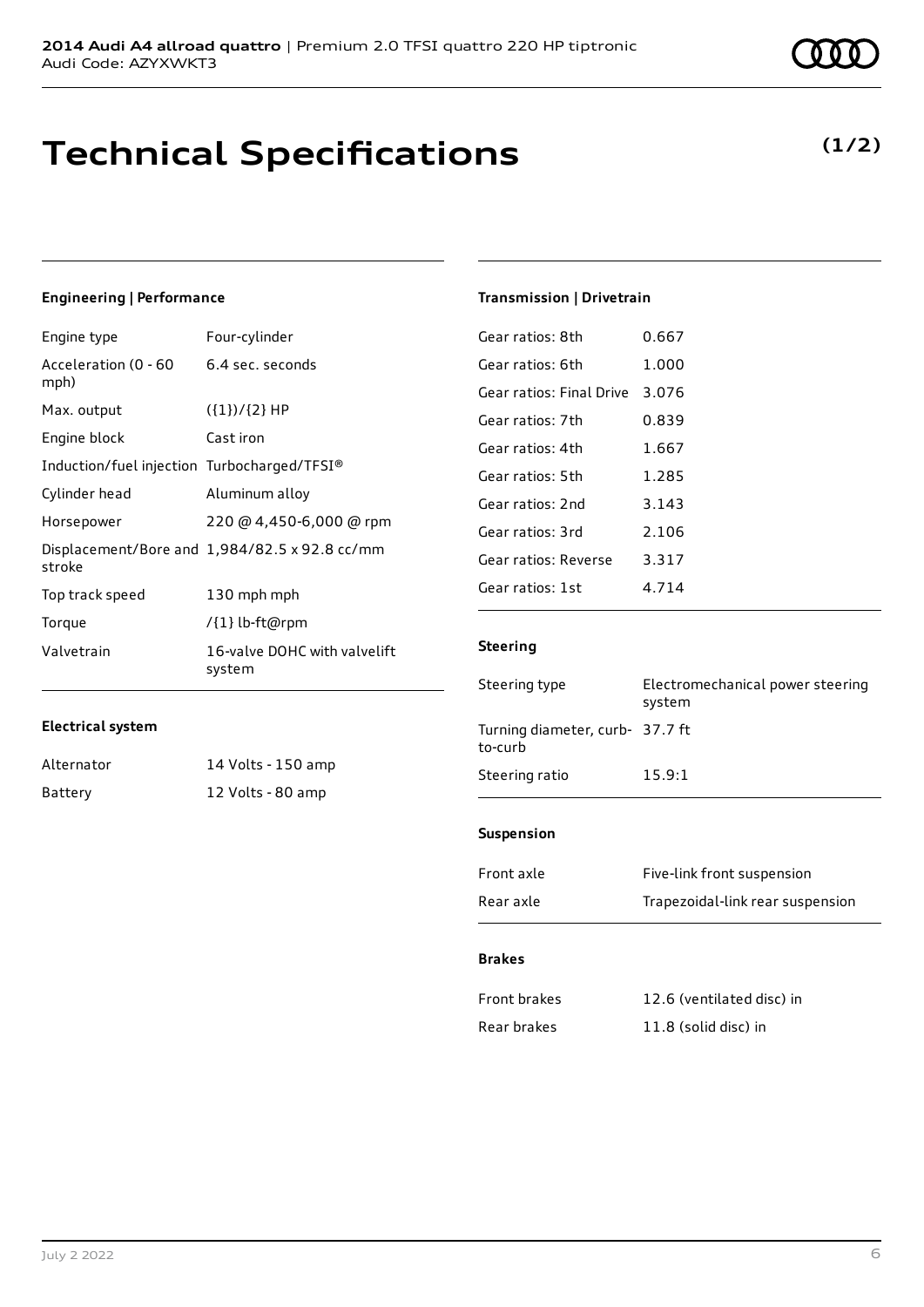## **Technical Specifications**

#### **Body**

| Material                      | Fully galvanized steel unibody with<br>aluminum hood and multistep anti-<br>corrosion protection |
|-------------------------------|--------------------------------------------------------------------------------------------------|
| <b>Warranty   Maintenance</b> |                                                                                                  |
| Warranty                      | 4-Year/50,000 mile Audi New<br>Vehicle Limited Warranty                                          |

Maintenance 12-Month/5,000 mile (whichever

occurs first) NO CHARGE first scheduled maintenance

#### **Exterior Measurements**

| Height                           | 58.0 in  |
|----------------------------------|----------|
| Overall width without<br>mirrors | 72.5 in  |
| Length                           | 185.9 in |
| Wheelbase                        | 110.4 in |
| Drag coefficient                 | .36 Cw   |
| Overall width with<br>mirrors    | 79.0 in  |
| Track rear                       | 62.0 in  |
| Track front                      | 62.3 in  |
| Curb weight                      | 3,891 lb |
| Ground clearance,<br>loaded      | $7.1$ in |

#### **Interior measurements**

| Seating capacity                          | 5                      |
|-------------------------------------------|------------------------|
| Shoulder room, rear                       | 54.3 in                |
| Head room with front<br>sunroof           | 38.5 in                |
| Leg room, rear                            | 35.2 in                |
| Shoulder room, front                      | 55.5 in                |
| Head room with rear<br>sunroof            | 38.2 in                |
| Head room, rear                           | 37.4 in                |
| Leg room, front                           | 41.3 in                |
| Head room, front                          | 36.8 in                |
| Cargo volume, rear<br>seatbacks up/folded | 27.6/50.5 cu ft, cu ft |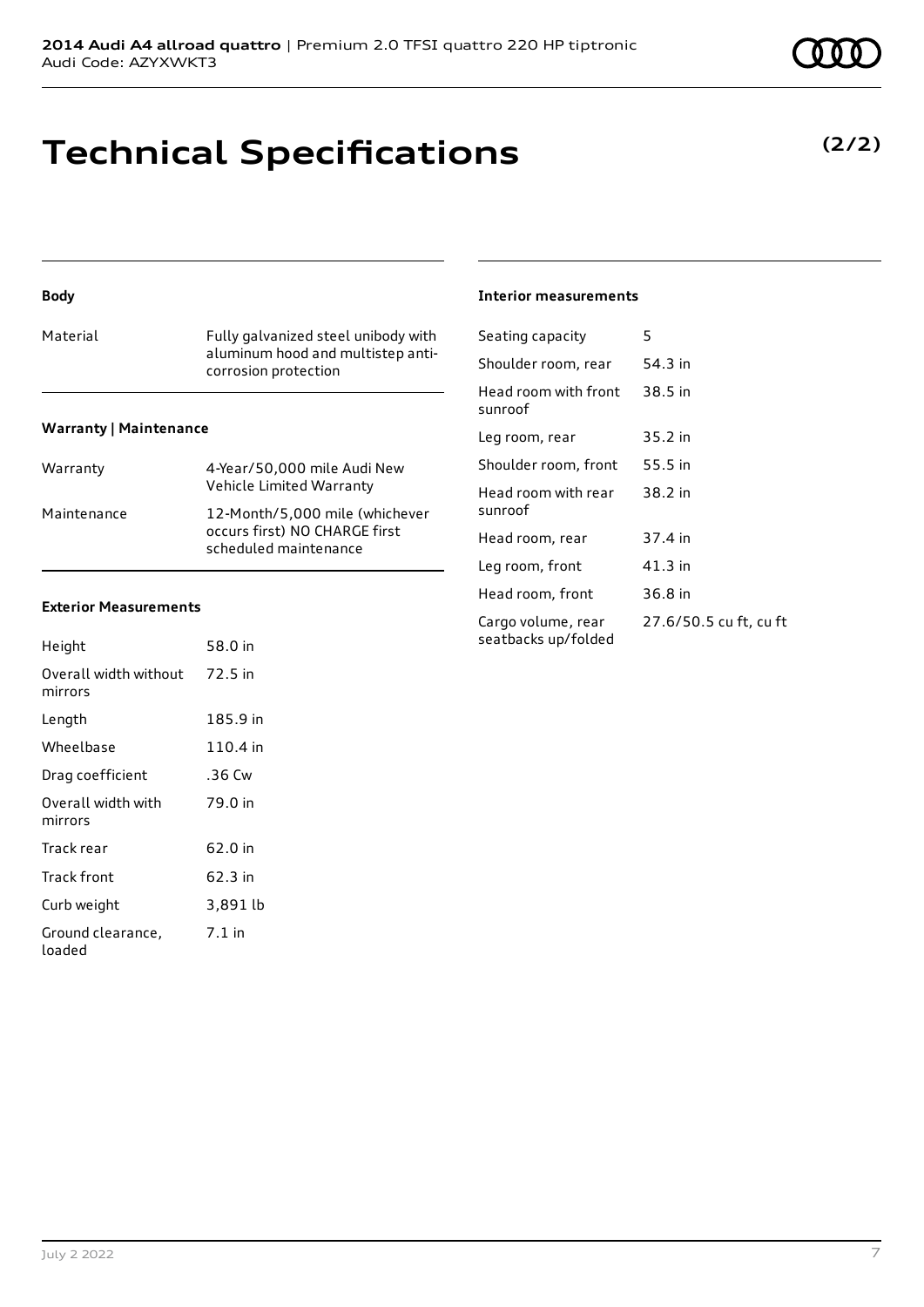## **Consumption- and emission**

#### **Consumption by NEDC**

| urban       | 20 mpg   |
|-------------|----------|
| extra-urban | 27 mpg   |
| combined    | $23$ mpg |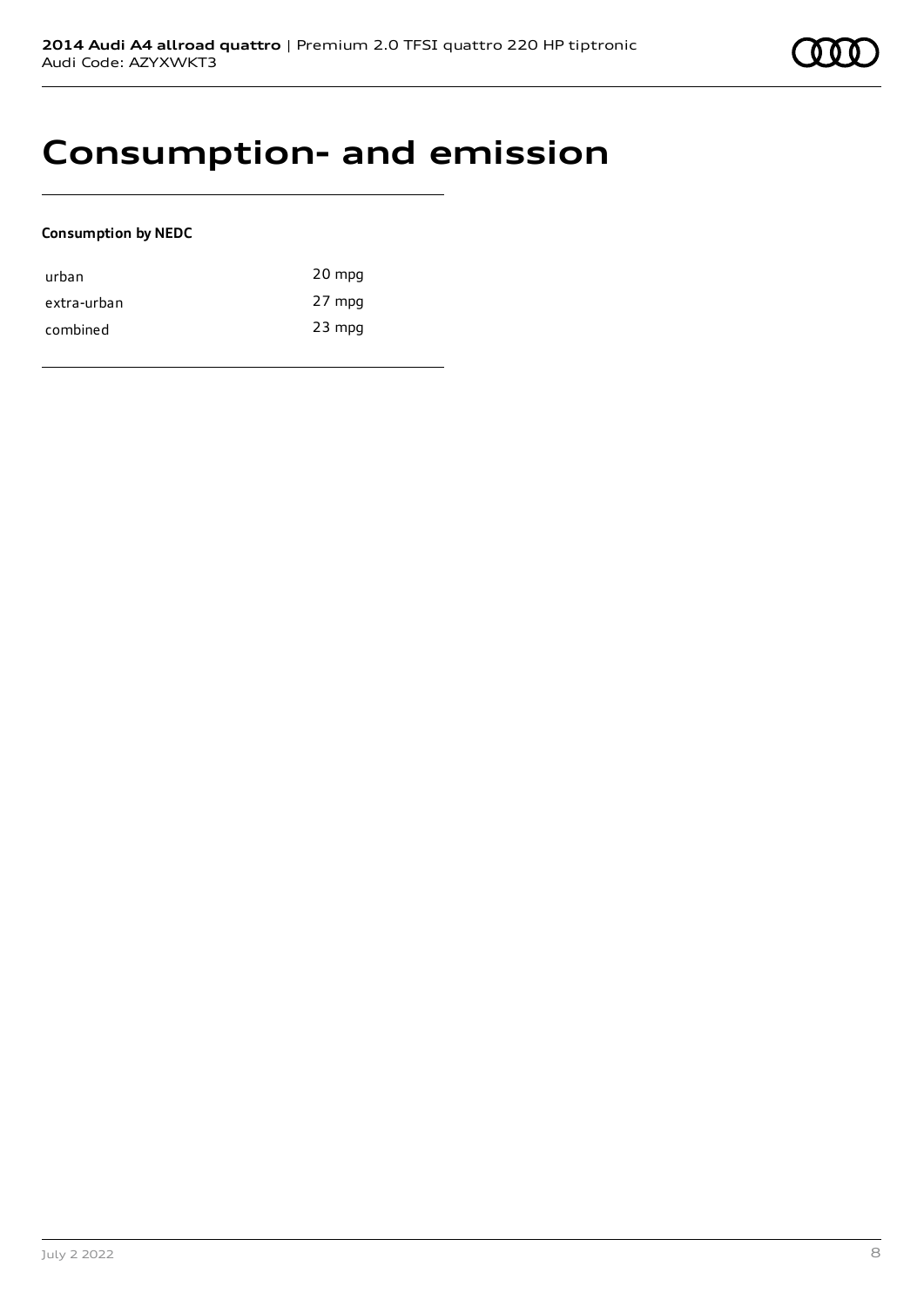# **Contact**

Dealer **Audi Salt Lake City**

999 S State St 84111 Salt Lake City UT

Phone: +18014332834 FAX: 8014330304

www: [https://www.audisaltlakecity.com](https://www.audisaltlakecity.com/)